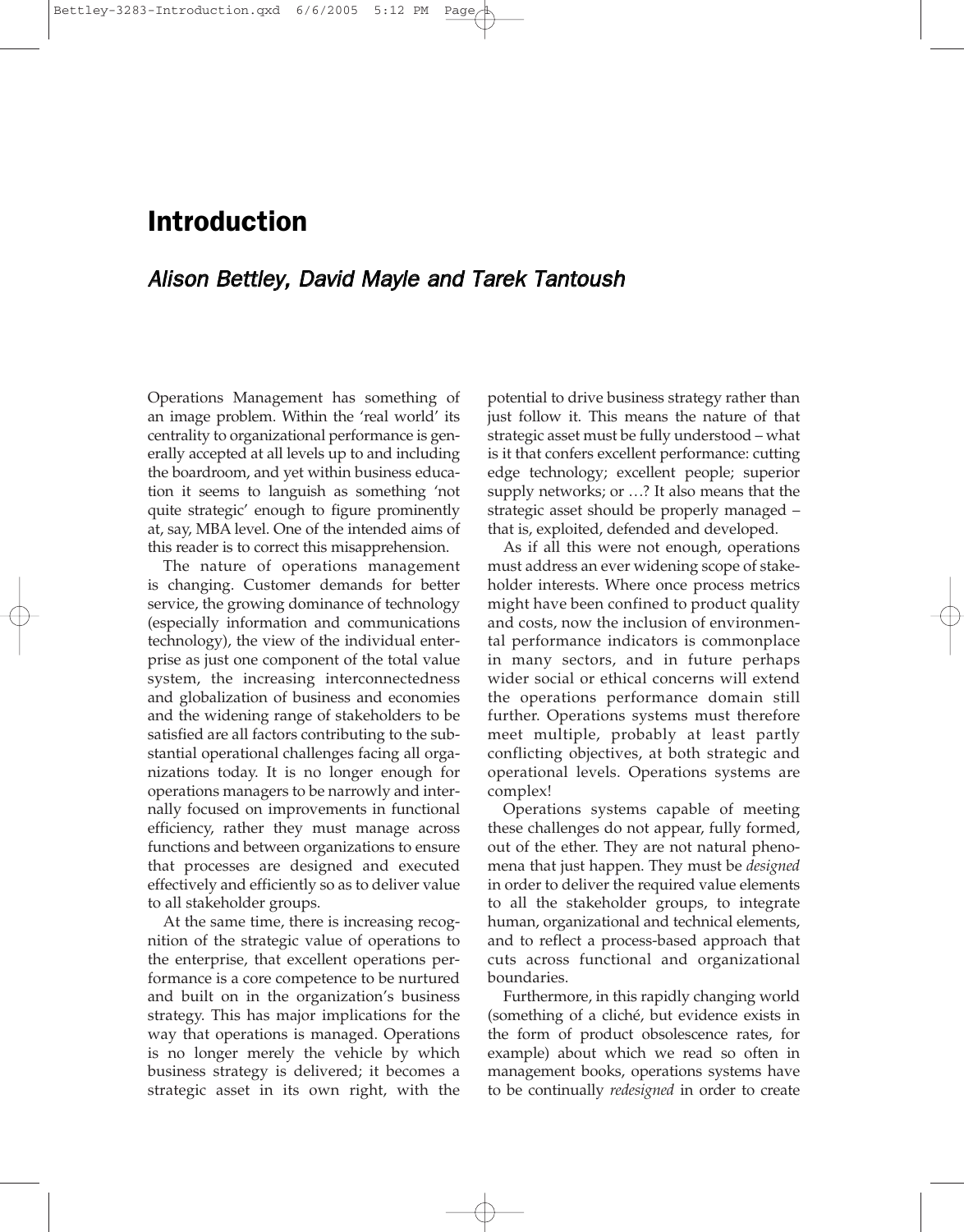## 2 Operations Management

and/or maintain a competitive advantage, to offer the best possible service to the various stakeholders or to exploit the latest technological advance. Designing operational systems, whether these be high-tech semiconductor fabrication devices, a national transport infrastructure, an on-line bookseller or a regional health authority is a massively creative undertaking. It requires innumerable informed choices to be made at every stage of a process that ranges from initial conceptualization, maybe the early recognition of a problem or opportunity, through to implementation, review and continuous improvement. Each of these steps requires choices to be made; choices that need to take account of every aspect of future performance.

Today's designers (of products, processes, services, systems or whatever) face daunting complexity. He or she will be exhorted to 'get it right first time' even before the full specification of the 'product'<sup>1</sup> is known. This responsibility extends to vastly more than just the physical appearance of the product (the domain with which the term designer is most readily associated in common parlance); a good designer is required to consider aspects of function, safety, appearance, cost, ease of use, reliability, maintainability, environmental impact ... the list is almost endless. Organizations, business propositions, strategies all have to undergo a process very much akin to design; the phrase 'to plan a strategy' is the more commonly used, but if the extent of the plan is to be anything more significant than a broad (and often superficial) sweep, the process is much better described as design. The viability of a strategy depends crucially on the manner of its implementation; a sound implementation (that is, good operational design) can salvage an otherwise unexceptional strategy, a poor implementation can certainly wreck even the best strategy.

Operations managers are not short of possible frameworks to help them implement strategy. Indeed the entire field is beset with a bewildering array of initiative 'brands', the familiar TLAs (three letter acronyms) from BPR to BEM, from TPM to TQM<sup>2</sup>, and so on. The phrase 'initiative fatigue' has been coined to represent the emerging ennui fuelled by scepticism about the value of the latest 'fad'. Yet the foundations of these techniques and methodologies are by and large perfectly sound – who can argue with the principles of continuous improvement, lean operations, 'excellence' or TQM? These represent, in effect, the 'motherhood and apple pie' of operations, although Harrington points out that not all the guiding principles and practices of even the best-established 'initiatives' have a sound basis in empirical research (see the chapter in theme 2). The reasons for scepticism are mostly associated with the problems encountered in putting these principles into practice. To be successful, enough attention must be given to selecting or designing a framework or method to suit the organization's situation. There must also be a thorough understanding of what the approach entails, informing a suitably strategic approach to implementation. Finally, there must be consistent and wholehearted commitment to applying the approach over the 'long haul'.

Of all the various design 'elements' available to the operations systems architect, technology is surely one of the most important and dominant. This is especially so with the advent and subsequent establishment of information and communications technology (ICT), but traditional operations management capabilities founded on manufacturing technology should not be forgotten. Whatever the nature of the process technology, CAD/CAM (Computeraided Design/Computer-aided manufacturing) or ERP (Enterprise Resource Planning), robots or nanotechnology, the same issues surface. First, technology must never be considered in isolation from the other elements of the operations system. And second, the technology must be selected and/or designed to suit its context and to create specifically identifiable value for the organization and its stakeholders. This means explicitly linking process technology decisions to higher-level business objectives. These are hardly radical notions, but investigations of technology implementation failures (see for example the government IT project 'post mortem'3 ) time and again identify these aspects as root causes.

There are those that would argue with the idea of technology as the dominant operations design element. People make processes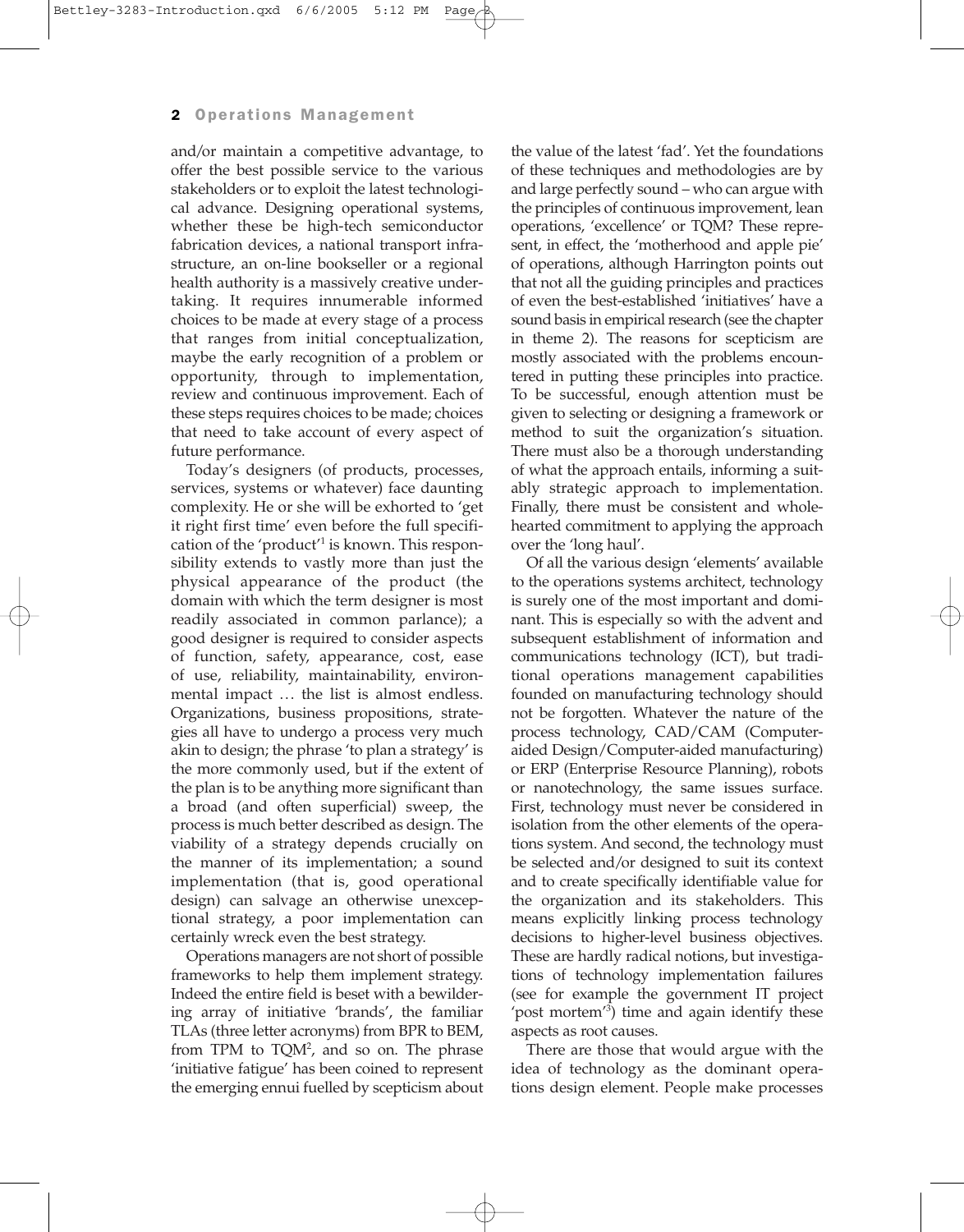after all, or to quote Seely Brown, 'Processes don't do work, people do'4 . Arguably this is even more true in today's IT-enabled knowledge-based economy, where routine tasks are automated or outsourced so that human capital is increasingly the critical competitive factor, and where customers themselves make ever more critical input into the service delivery process. Employees *and* customers must be considered as key components of operations systems and, as such, their effective management is of paramount importance.

Our aim in this reader is to expose the issues that need to be considered by the creative operations system designer. We hope that readers will find ideas here that may extend their knowledge of operations systems, or stimulate further learning, and thereby develop an expanded or modified perspective on the principles and practice of operations/ process management. Some concepts represented are well established in the mainstream of operations management and we make no apologies for the continuing emphasis; others are relatively new to the operations arena but, we suggest, increasingly emerging as key operational concerns.

To this end the reader has been organized into the following four themes:

- **Operations as strategy**: the strategic significance of operations should be obvious, and yet it isn't; the first selection of readings is aimed at underlining the centrality of operations to strategic decisions.
- **Approaches and techniques**: operations management is characterized to some extent by the myriad methodologies for process improvement that organizations have attempted to apply with varying degrees of success. The contributions here reflect a range of approaches, and seek to identify ways in which the 'management fad' syndrome can be avoided.
- The role of technology: many problems associated with the effective deployment of technology are well known but continue to handicap organizations' achievement of their expected returns from technology

investments. Issues associated with the systemic nature of technology, especially the integration of the soft human aspects with the hard technical elements, are discussed here.

• **Human issues**: most processes involve human input – often, especially in service contexts, this is arguably the dominant factor, yet human resource management is often seen as rather tangential to the operations management mainstream. The contributions here seek to highlight some of the reasons why the human factor needs promotion to nearer the top of the operations agenda.

Contributions on each theme are necessarily selective. The aim has been to shine a spotlight on several issues we believe to be significant, to bring some areas out of the shadows but not attempt to be exhaustive or to illuminate the entire arena.

Collectively, the papers present a set of important operations management issues, some no doubt familiar, others less so. The objective of the collection is to inform, to provide food for reflective thought, but most importantly of all perhaps we hope to stimulate those involved in the management of operations to take a new look at what operations could be achieving for their enterprise and how this might be implemented.

## NOTES

1. In common with the Open University course with which this reader is associated, (Business Operations: Delivering Value) we use the term product to subsume both goods and services, that is, to describe the system that results from a design activity, whether that output be a tangible item, a service offering or a complex system.

2. BPR = Business Process Re-engineering; BEM = Business Excellence Model; TPM = Total Productive Maintenance; TQM = Total Quality Management.

3. Parliamentary Office of Science and Technology (July 2003) Government IT Projects. Report 200. Primary author: Dr Sarah Pearce.

4. Brown, John Seely, http://www.nwlink.com/~don clark/leader/leadqot.html. Created 11 May 1997, updated 1 March, 2000.